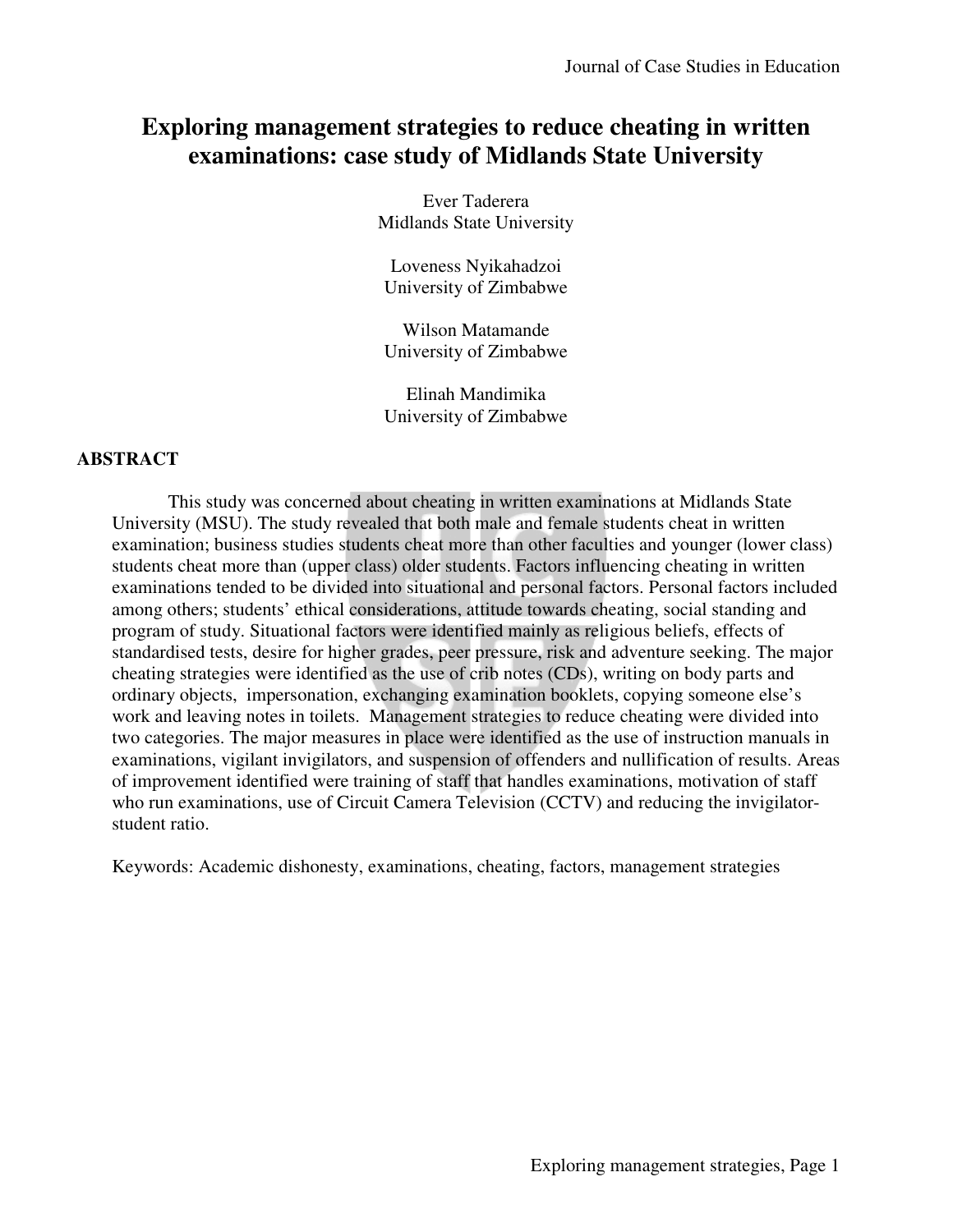## **INTRODUCTION**

The concept of academic dishonesty is not new. Indeed there is the tendency to limit academic dishonesty to cheating in examinations yet the concept is made up of a wide range of acts of misconduct. These include plagiarism, allowing a colleague to copy your assignment, impersonation and presenting someone else's work as your own. Higher Education Institutions are faced with a plethora of problems of which academic dishonesty is one. But how do students engage in cheating behaviours in an examination venue that has several invigilators milling around? This research answers this question by exploring cheating strategies used at university level with the aim of deducing management strategies to reduce it.

Studies in other countries have concluded that cheating is a real problem boggling higher education institutions. Teixeira and Rocha (2006) did a comparative study on cheating in universities in Austria, Portugal, Romania and Spain. Lin and Wen (2007) conducted a similar study in higher education in Taiwan while Chapman and Lupton (2004) also did a comparative study of American and Hong Kong universities specifically studying business major students. The research by Williams and Hosek (2003) focused on higher education. Kasayira, Nyanhongo, Chipandambira and Sodi, (2007) also looked at college students specifically at a teachers' college in Zimbabwe (Mkoba Teachers College). This study focused on cheating in higher education institutions specialising with Midlands State University (MSU).

Literature reviewed established the fact that academic dishonesty is an international problem that is facing colleges or higher education institutions like universities. In a study involving 2,068 students in Taiwan done by Lin and Wen (2007),61.72% were found to have been dishonesty at one time or another. The research also found out that 76% of students from eight European countries had cheated and 84% of Polish students had also cheated. Findings by Chapman & Lupton (2004) revealed that in China, 80% of high achieving scholars admitted to cheating at least once.

 Closer home, information from Midlands State University Examinations Office indicated that between June 2008 and June 2010, forty-two students were caught cheating. This observation was made through an analysis of MSU examinations office information and statistics (July, 2010). It remains to be established by research if local students follow trends exposed by research on students in American, Asian and European universities.

The pattern that appears to be emerging is that cheating is a global problem affecting educational institutions. At Harare Polytechnic College there were reports of officials collaborating with students to commit acts of academic dishonest (The Sunday Mail 11-16 September 2010). According to this report, the principal for Harare Polytechnic College alleged that one of the senior lecturers had connived with four students to help them cheat in their examination. The lecturer on the other hand alleged that it was actually the principal who was at the centre of the cheating scam.

Besides being undesirable in institutions, cheating presents two problems at institutional level. Brimble and Stevenson- Clarke (2005) suggest that the first problem is that of equity and efficacy of instruction. It is difficult to measure effectiveness of instruction basing on the examination as an assessment tool when students have copied or cheated in the examination. The second problem is that cheaters reduce their level of learning and will in future be less prepared for advanced study or operating in their fields of specialisation. As observed by Teixeira and Rocha (2006), cheating in examinations became a global phenomenon increasing in frequency and becoming more sophisticated during the 1990s. Sewell, Frith and Colvin (2010) note that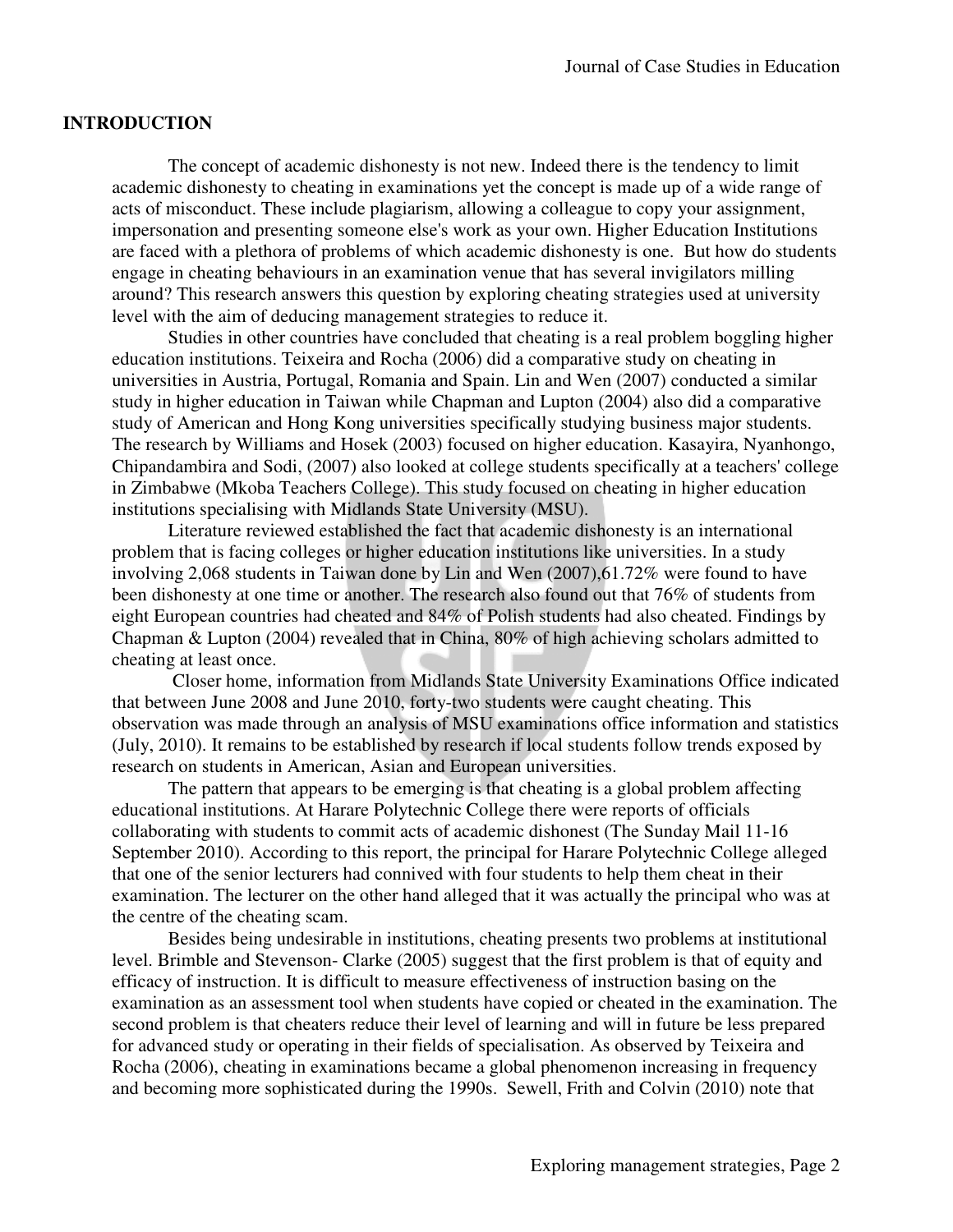cheating is common among college students. Fifty to seventy-five percent of students confess to cheating. A research carried out in the United States of America noted that 95% of high school seniors who admitted to cheating were never caught and 70% confessed to cheating at least in one test in their college career (www.westga.edu/~cheating (26/02/2013).

Cheating has far reaching effects down-stream in the society. According to Happel and Jennings (2008), cheating in business starts with cheating in a test. Trost (2009) argues that there is a positive relationship between college cheating and the country's corruption index. Corruption and lack of business ethics impede national growth. Brimble and Stevenson-Clarke (2005) and Williams and Hosek (2003) made similar observations to the effect that students who lack academic ethics will not respect integrity in their professions as well as in their personal relationships. These particular individuals have it in their mindset that cheating is an acceptable social behaviour so they will cheat their employer, supervisor, spouse, parents and anyone else that they come in contact with.

#### **STUDY**

The study sought to establish what: the distribution of examination cheating is; the cheating strategies students use in examinations; the factors influencing students to cheat; and the management strategies that can be employed to reduce cheating by students at Midlands State University.

#### **METHODOLOGY**

The sampling methods used in the study were probability sampling methods. This permitted the researchers to specify the probability of each unit being included in the research. Stratified sampling assisted the researchers to represent all the different units in the population i.e. administrators, lecturers, students and examinations office staff and to pick participants randomly and thus, eliminating bias. There were thirty-five administrators who run examinations; forty assistants and three hundred and seventy-five lecturers and teaching assistants (Human resources - office statistics – July 2010).

Total sample used was 70 consisting of 45 students and twenty five staff members. Seventy questionnaires were sent to randomly selected participants in the respective strata. Of these 40 were returned by the students and 23 were returned by the staff members. Academic records in the form of minutes from the student disciplinary and quality control committees were also reviewed. One of the researchers was an observer as students were writing examinations.

#### **RESULTS**

#### **Response Rate**

Seventy (70) questionnaires were administered to the population group. In addition, the research topic is very pertinent to these two groups as they run examinations on a daily basis from start to finish of the examination session and so had the required information readily available. Lecturers came for invigilation on stipulated days hence it became slightly difficult to effectively follow up on questionnaires distributed. The response rate of lecturers was 92%. This may be an indication that lecturers also welcomed a platform for airing their ideas and concerns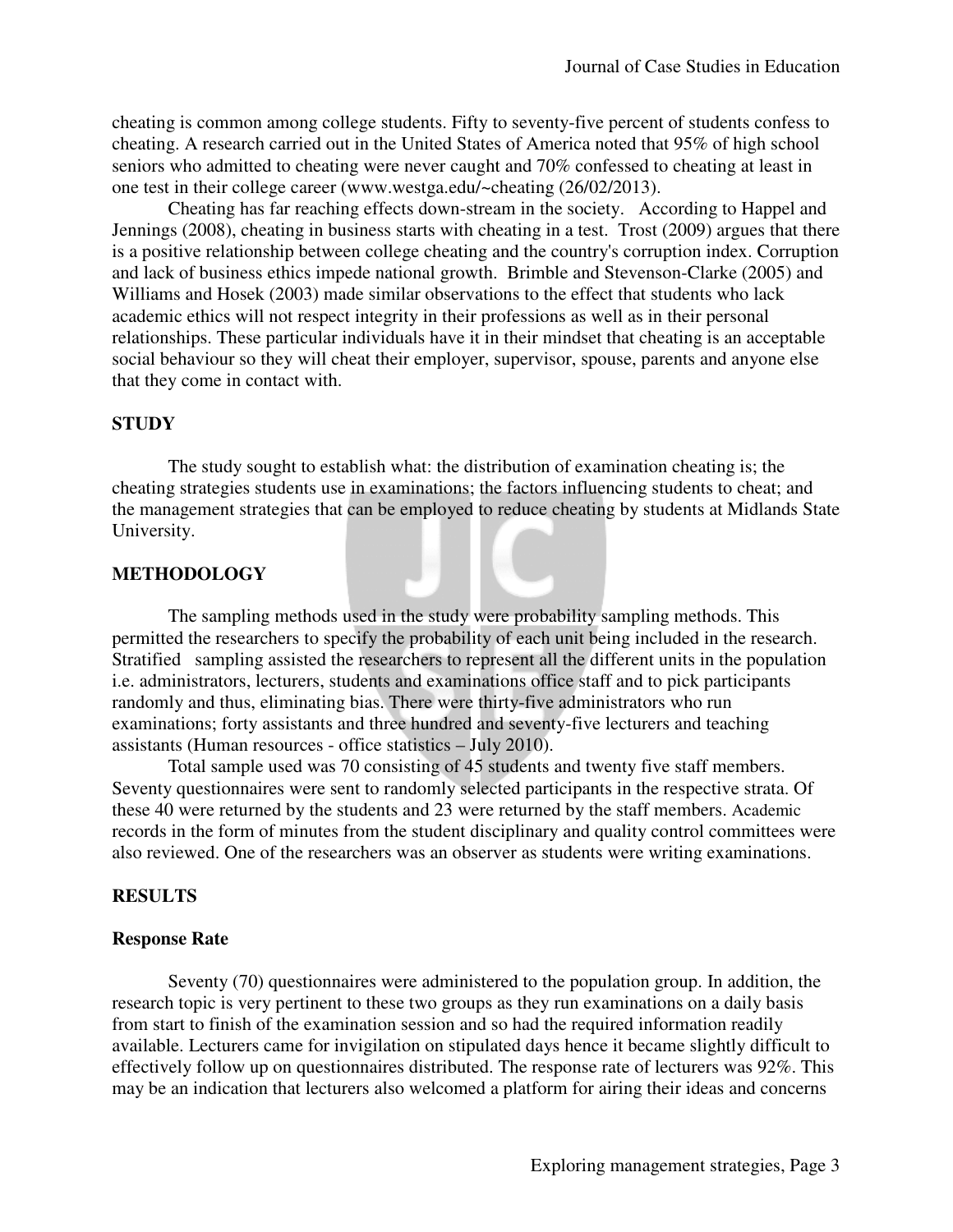on cheating. A total of 70 participants were considered large enough for findings to be normally distributed and generalised.

## **Participants Demographic Data**

Data collected from questionnaires for staff indicated that 56.6% were female, 43.4% were male. A total of forty (40) students responded to the questionnaire. Of the total number, 23 were male and 17 female. This indicates that there is almost 50-50 gender balance for participants.

Forty four percent of the respondents from students were in their second year, 28% were in their fourth year and the remaining 28% was made of first years. In terms of mode of entry as students to the institution; 7 were block release, 3 visiting, 19 full time students and 7 parallel. Two were spoilt. Full time students were in the majority and findings will be influenced by their views. Thirty two percent of full time students had either cheated or witnessed a cheating incident. Forty six comma five percent of all block release students had cheated or seen someone cheat in an examination. 23% of parallel students had witnessed cheating.

## **Distribution of examination cheating at MSU**

Findings from documentary analysis, questionnaires and observation revealed that cheating in written examinations was taking place at MSU and distributed by faculty or programme of study and gender as shown in Table 1 (Appendix 1). From these findings 43.9% of all detected cases of cheating were male while 31% of students caught cheating were from the faculty of commerce. From the questionnaires, a total of 13 staff members (30.2%) said they had seen someone cheating at one time or another in their duties as examination officials. Half of the students (50%) admitted that they had witnessed some cheating in examination venues. The number in the percentages composed of 10 male and 10 female students. In addition, 3 male students (23%) admitted to having cheated in examinations. Reference to the research studies carried out by Kasayira et al. (2007) indicates that males derive pleasure from rule-breaking and this maybe the reason for the males that admitted to cheating. It appears as if the evidence gathered is inconclusive as to who cheats- male or female. Cizek (1999) points out, that students are reluctant to confess to their own cheating behaviours but would rather give information on their friends' cheating behaviours.

## **The relationship between gender, level study and cheating**

 It appears as if gender plays no part in the distribution of cheating, a view supported by several researchers who include Lin and Wen (2007), Trost (2009), Happel and Jennings (2008) and Pino and Smith (2003). However, inferring from the statistical records kept in the examinations office, between June 2008 and June 2010, 20% of the forty-one cheating cases detected, 20 were female and 21 were male. 13 of the 23 male students (56.5%) male students indicated that they had seen someone cheat in examinations and 10 of the 17 (58.8%) female students had seen someone cheat in examinations. None of the female students admitted to having cheated as opposed to 5 male students (21.7%). In terms of level of study, none of the freshmen students admitted to having witnessed any cheating behaviours in examination venues. However, related literature by researchers who include Lin and Wen (2007), Taylor-Bianco and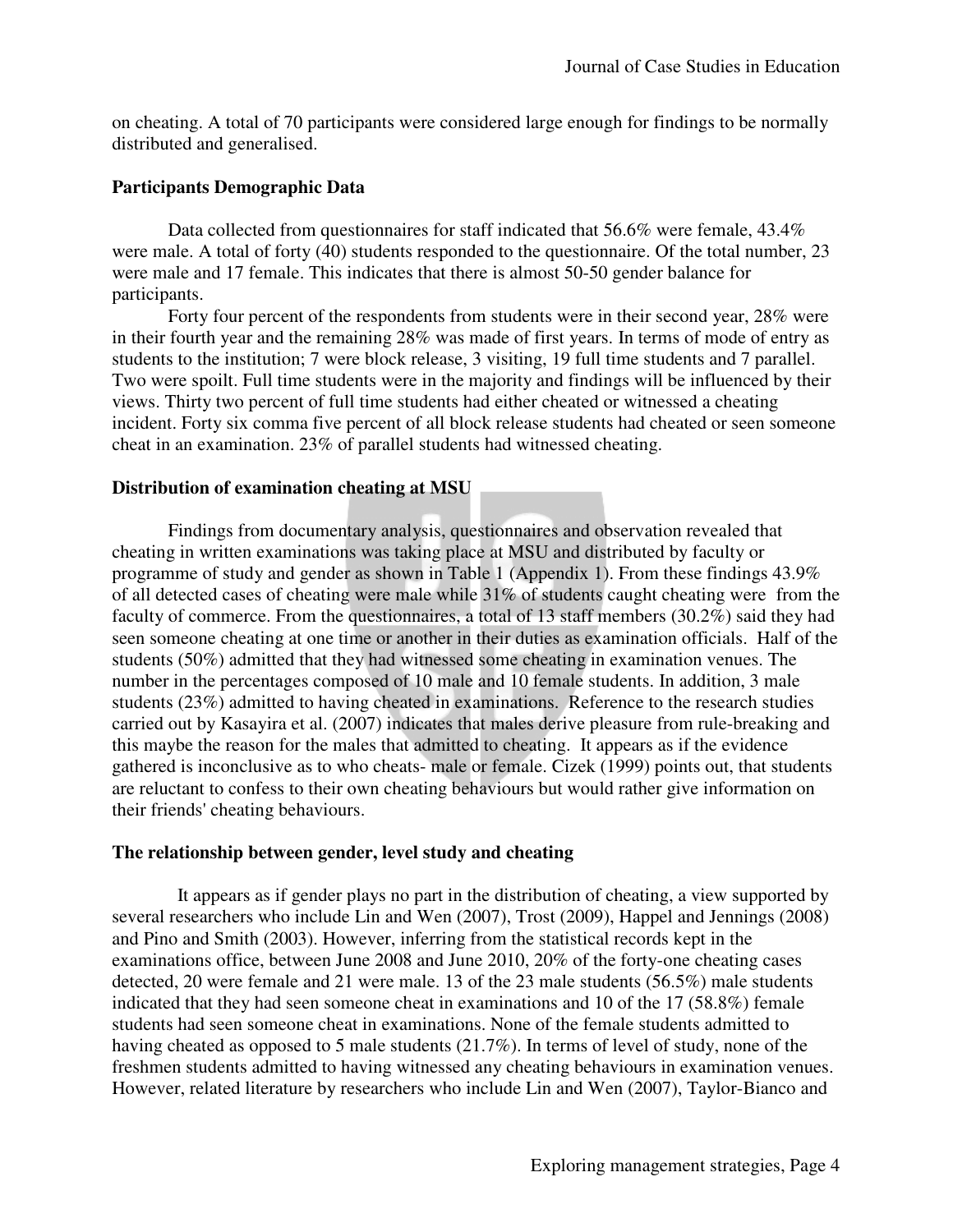Deeter-Schemez (2007), Nazir and Aslam (2010) and McCabe and Trevino (1997) have tended to conclude that freshmen (first year) students have a high propensity to cheat. 7 out of 13 second year students had either engaged in cheating behaviours or seen someone cheat in examinations. Only 2 out of 9 fourth year students had observed cheating behaviours confirming research findings by Tibbets (1999). In addition to these research findings, statistics from the examinations office also indicate that 20% were level 1.1 and a further 20.3% were level 1.2 bringing the total to 40.3% of the total cheating cases.

## **Programme of study**

Most students who responded to the questionnaire were from the Faculty of Commerce. Respondents from the faculty of commerce constituted 22.5%. Table 2 (Appendix 2) below shows the distribution of respondents in relation to their faculties. Eight out of 13 students (61.5%) of commerce students had either cheated or seen someone cheating as compared to 33.3% from Science and Technology, 25% from Arts and 44.4% from Social Sciences. These findings seem to agree with other researchers who point out that business major students tend to cheat more than the other faculties. These researchers include Nazir and Aslam (2010) who studied Pakistani students; Rettinger and Jordan (2005), Simkin and McLeod (2009) who observed that business schools appear to have strong interest in cheating activities and Levy and Rakovski (2006) who concluded that business major students, regardless of gender and age report higher levels of academic dishonesty. Another fact to note is that even though students may say they did not cheat but saw others cheating, it would suggest that they are from the same faculty. At MSU, students seat in order of modules. For instance, if student no. 55 observes student number 59 cheating in a certain modules, chances are high the students will be writing the same module. Figure 1 (Appendix 3) illustrates these findings. Of the 13 members of staff who had witnessed cheating incidences as examination officials, only two managed to recall which examination or department of origin the examinations were from. One was from the Economics Department which falls under the Faculty of Commerce and the other one was from the Department of Surveying and Geomatics which falls under the Faculty of Science and Technology.

## **Cheating Strategies that Students Employ in Examinations**

All respondents including staff and students indicated that there are several cheating strategies that students use. Table 3 (Appendix 4) shows these strategies and their frequency. Both staff and students reported the fact that the most commonly used methods are the use of small papers they call "CDs" (95.6%) followed by writing on body parts (65.7%), exchanging answer sheets (38.6%) and leaving notes in toilets (20%). There were 2 methods with low frequencies but have the potential of earning the university negative publicity. These were taking into the examination venue an already written answer script and knowing the examination beforehand. These two methods have a bearing on teaching staff, Departmental Chief Examiner and the Examinations Office. The implications of these two methods among others are that members of staff were conniving with students to cheat and question papers were being given to students for various reasons. The lecturers may let selected students know the examination before hand and let them answer the examination or sell the question paper. These practices, maybe what was being referred to by the minutes of The Examination Handling Procedures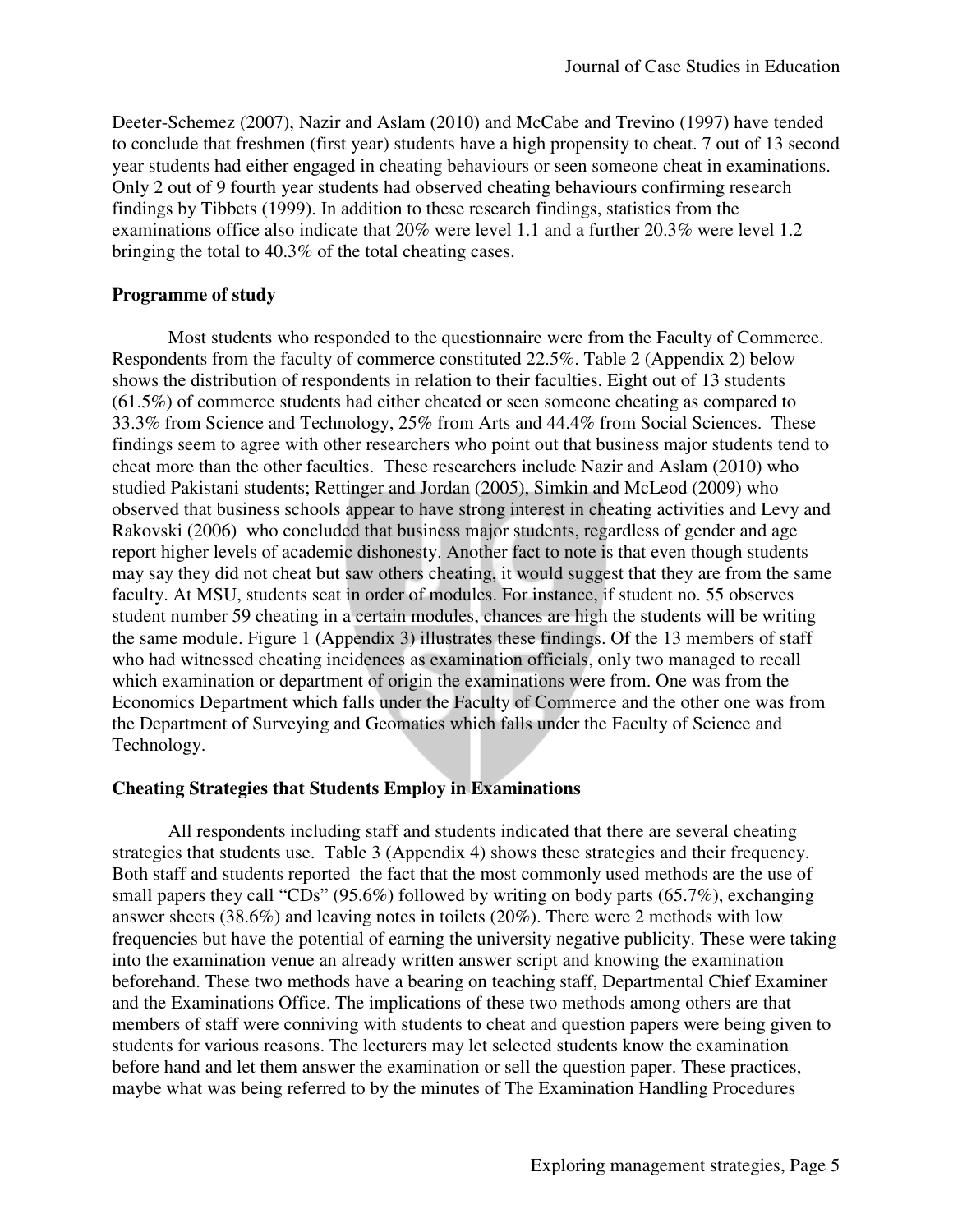Committee which was held on  $27<sup>th</sup>$  October 2007, the committee advocated for 'fewer hands and eyes' on the question paper. Both students and staff agreed that students exchanged booklets and the frequency is 27.

Impersonation was also cited with a low percentage of 27.1%. During impersonation, a prospective cheater pays another student to write the exam on his/her behalf. Instead of producing their student identity card (ID), the paying student will claim that they have lost their ID and get a letter from the Students Records and Registration Office confirming that they are a bona fide registered student. This letter is given to the paid student who takes it into the examination venue. However, this letter has no photograph to identify the holder and unless the invigilator knows the student personally, they cannot tell who is who. According to the MSU Handout on Examination Regulations, currently the practice at MSU is that no student sits for an examination without a valid student identity card. If the student has no identity card, he/she prints his/her e-learning account profile that has a photo of the student. The profile has to be validated by the Deputy Registrar Academic Affairs as well as the Senior Assistant Registrar-Examinations. The profile, letter from Students Records and Registration Office and student's national identity card will be used in the examination room. For post graduate students (especially Masters Students), block release and visiting students, it is a requirement to bring to the examination venue student identity card and national identity card. An analysis of institutional archives specifically minutes of the Student Disciplinary Committee Disciplinary Hearing Reports revealed that there were students who were caught writing examinations on behalf of others and brought before the Disciplinary Committee.

### **Factors that influence students to cheat in examinations at MSU**

McCabe and Trevino (1997) suggest that individual factors are those attributes in an individual that motivate him/her to cheat. Summarised below are the views from both students and staff on the factors influencing cheating behaviour at MSU. The factors have also tended to follow suggestions proposed by several researchers Respondents did not clearly point out that these are situational/contextual factors or personal factors but it was clear to notice the trends in the factors as indicated in Table 4 (Appendix 5).

Three (3) factors had high frequencies; students not being prepared for examinations, over- crowded venues and fear of failing and repeating given high fees. These findings echo research findings by Williams and Hosek (2003) of foreign students at Duke University. The students would not risk failing given the high cost of studying at an American University. On the issue of too crowded venues (81.4%), there is an examination venue that sits one thousand one hundred (1100) students. It is called the Multi Purpose Hall. Even though there are over 20 invigilators for that venue, 2 assistants, a chief invigilator and the chief examinations officer, cheating cases almost always surface in this venue confirming Chapman and Lupton (2004) who notes that large classes decrease effective surveillance and increase students' chances of cheating. Brimble and Stevenson-Clarke (2005) also assert that large classes increase chances of cheating. Students are sometimes heard jokingly saying that 'the Multi Purpose Hall is a multipurpose venue and one of the purposes is cheating'. It is evident that students at MSU do cheat in written examinations, confirming the global trend of students cheating in examinations as has been found out by various researches.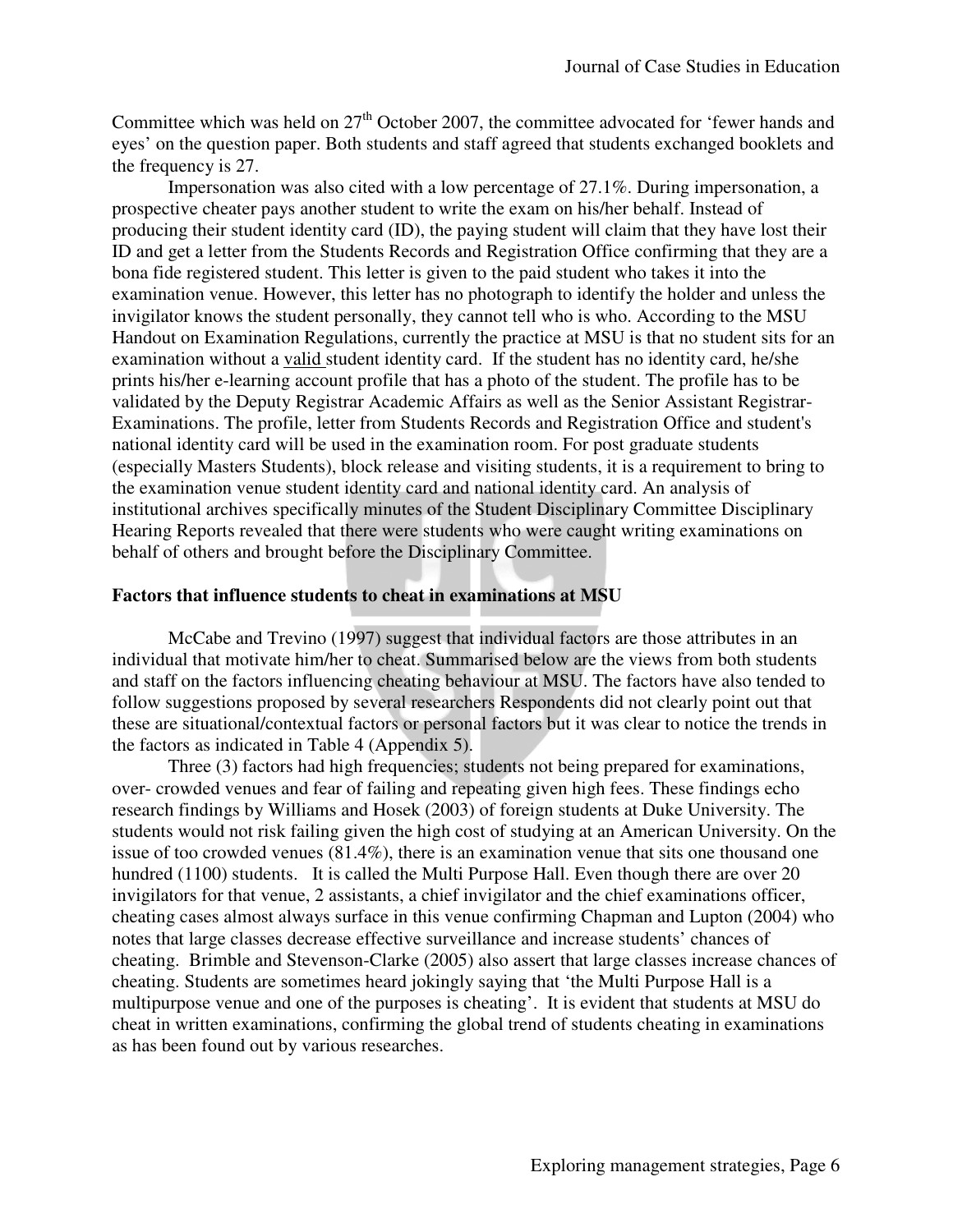#### **Management Strategies Employed to Reduce Cheating**

In attempting to establish management strategies that can be used to reduce cheating, respondents indicated what measures were already in place as well as other strategies that could be employed by the university to reduce cheating as indicated in Table 5 (Appendix 6).

Forty eight comma six of all respondents suggested training for staff who handle examinations. Only 2.3% of staff suggested observance of strict rules during preparation of question papers.

This is stipulated by the rules and regulations of the Examinations Handling Procedures Committee that emphasises 'fewer hands and eyes' on the question paper during preparation.

Examiner/lecturer sets 3 question papers and submits them to the Faculty Quality Control Committee. After assessment, the departmental chief examiner (Chairperson) selects which questions make up the final examination paper and keeps the examinations until the examinations office calls for chairpersons to go for printing and packaging of the examinations in the examinations office. Before printing and packaging, the examinations are kept as soft copies on memory sticks and CDs provided by the Examinations Office. The memory sticks and CDs are kept in steel lockable drawers in the Executive Dean's Office. 55.7% believed that the use of Examination instructional manuals currently used by the university was a deterrent measure. 42.8% of respondents expressed the opinion that the University could improve on examination monitoring and reduce cheating by motivating staff who handle examinations. The motivating factor cited was monetary. As invigilation is not voluntary, staff could be paid for the hours that they invigilate. This measure can be tied together with deploying more invigilators. If there is monetary remuneration for invigilation, then more invigilators will attend to their invigilation duties.

#### **Penalties for Cheating**

In an attempt to find out what management strategies can be used to curb cheating, students were asked what they thought should be done to students who are caught cheating in examinations. Five penalties were popular from the students. These were suspension, disqualification, expulsion, counselling and nullification of results. Figure 2 (Appendix 7) summarises these penalties as expressed by students.

Students believe that the most effective penalty in deterring cheating in examinations is suspension as 33% of the students indicated. Expulsion was rated as also effective with 26%. The other cheating penalties cited by students included automatic fail, warning/cautionary statement, expel from examination and face Student Disciplinary Committee, ban from higher education permanently, suspend for a number of years and awarding a zero mark in the module. Suspension period suggested by students ranged from that one examination to four years. At MSU, when a student is caught cheating, his/her case is brought before the Student Disciplinary Committee. Depending on the severity of the offence, the penalty may be nullification of results and suspension for two semesters or a cautionary statement. In extreme cases expulsion maybe recommended. However when students were asked what they did when they saw someone cheating, 35% said nothing it was none of their business, 10% said nothing, the person was a colleague. One student actually warned the cheating colleague that an invigilator was coming, one reported to their lecturer after the examination. Only one said they reported the issue to the invigilator as they wanted the culprit punished to reduce cheaters in examinations.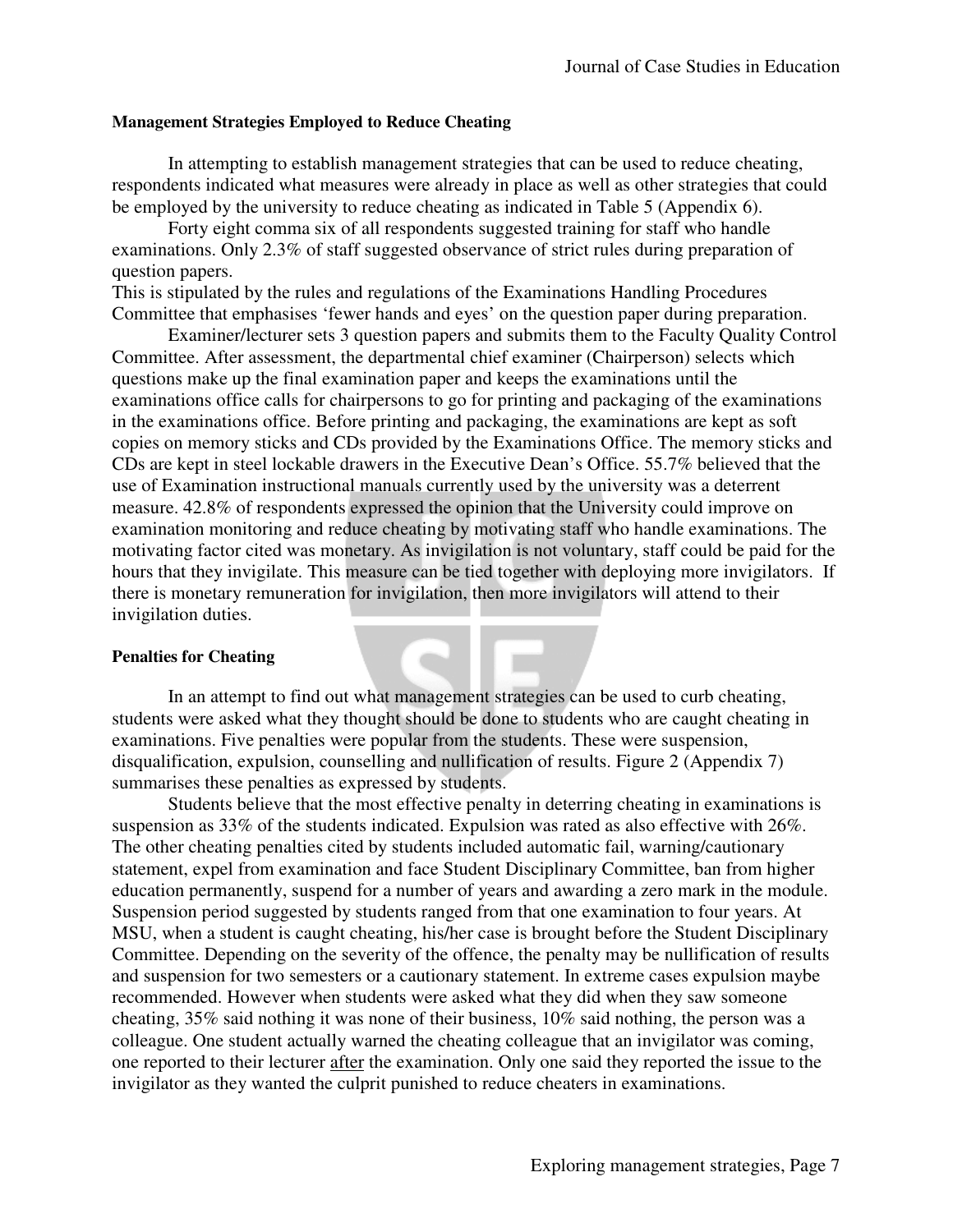The pattern that is emerging is that students see their colleagues cheating but will not tell the authorities for various reasons. Happel and Jennings (2008:199) conclude students' attitude to their fellows cheating as 'being a snitch is worse than being a cheat'. Hence if students see someone cheating they will keep quiet.

Member of staff were asked to rank stated penalties in order of effectiveness. Figure 3 (Appendix 8) illustrates suggested cheating penalties ranked in order of importance by staff.

Staff members concluded that nullification of results is the most effective cheating penalty and counselling the least effective. Comments from members of staff were that expulsion is not effective at all as the student can choose not to tell anyone outside the university community why he has left college. Besides, the student's future is permanently ruined. Rather, nullifying the results and suspending the student gave them a chance to come back a repentant person. McCabe and Travino (2005) is against any form of sanctions as he notes that they do little more than to mar a student's record.

Staff suggested the following strategies to reduce cheating in examinations:

- Teach students on the negative impacts of cheating concurs on improved dissemination of information that Happel and Jennings (2008) and Williams and Hosek (2003) advocate for.
- Universities must consider financial reward for staff who handle examinations so as to encourage them to participate effectively
- Universities should hold seminars on examination cheating so as educate and inform staff
- Universities should investigate how students want to be assisted during examinations

# **DISCUSSION**

Research on academic dishonesty has taken centre stage and a lot has been done in this regard. Several researchers have suggested various ways of coping with cheating. Understanding how it is perpetrated is the first step to identifying strategies that are effective in reducing cheating. Bowers (1964) in McCabe et al. (2008:379) identifies factors that deter cheating and are listed as:

- Resulting consequences or penalty (these include suspension, fining, imprisonment). If a student perceives the penalty for cheating as being harsh (the cost –benefit analysis by Williams et al. (2003), then they will not attempt to cheat.
- Chances of succeeding If there is a combination of relaxed invigilation, large classes and smaller spaces between seats as observed by Brimble and Stevenson- Clark. (2005), students will put higher value on 'C' the cost of cheating and attempt to cheat.
- Ratio of invigilator to student in an examination venue. Lower invigilator student ratio will deter cheating.
- Installing surveillance cameras in large examination venues. Unfortunately, these may remain a dream in Zimbabwean universities struggle with shortages of electricity and experience liquidity crunches.

# **CONCLUSION**

The study set out to find out management strategies that can be used to reduce cheating in written examinations. These strategies could not be deduced without first finding out the distribution of cheating, factors influencing cheating and methods of cheating. The background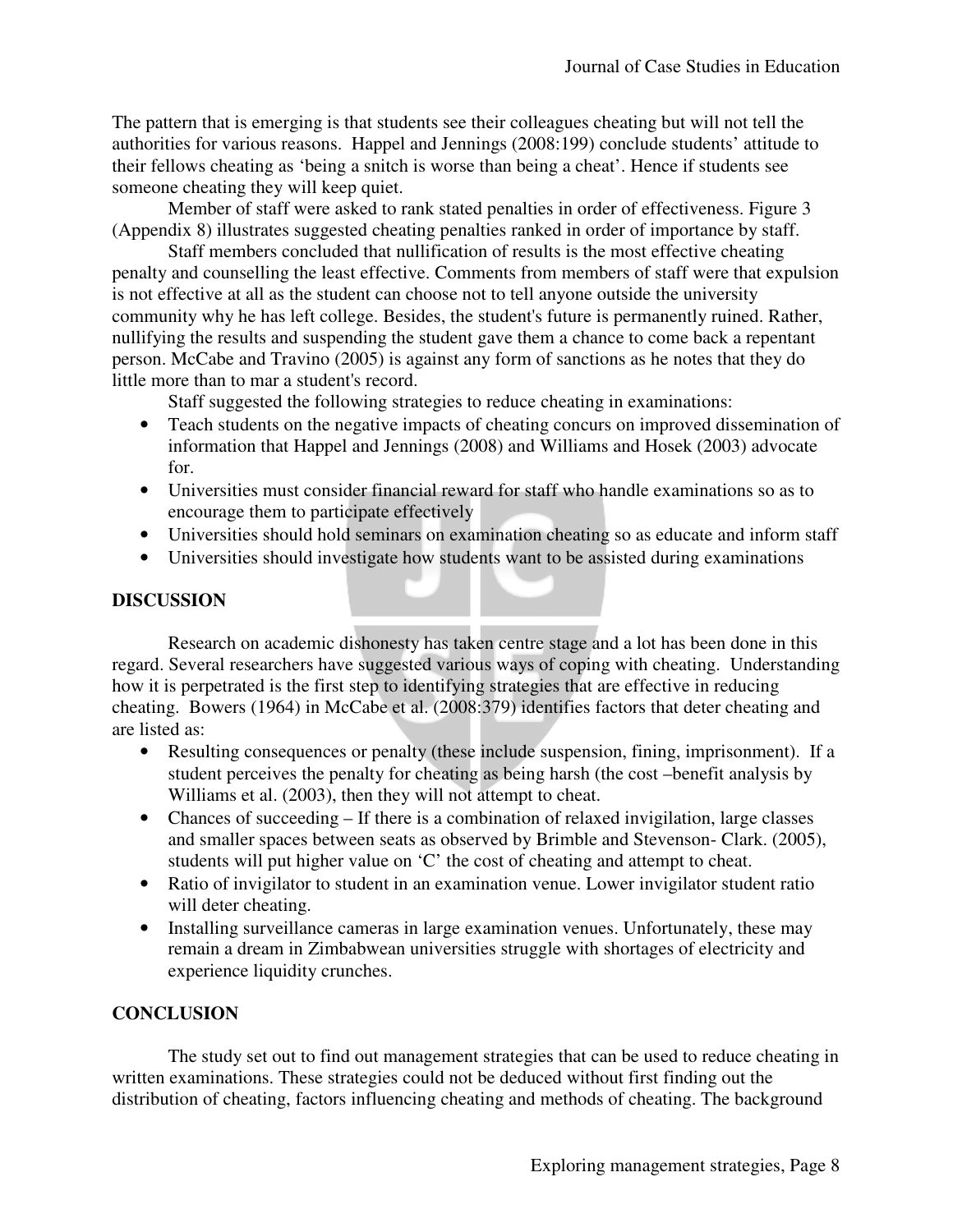to the study established if indeed students do cheat in written examinations and if so how and why do they do it. An attempt was made at comparing what is happening in various universities worldwide including American, European, Australian and Asian universities and what is happening at Midlands State University. It was established through the study that students in Zimbabwean universities do cheat and use a variety of strategies to do so. Higher Education Institutions on the other hand, do have coping strategies that they have in place to reduce cheating in written examinations. The study also established several penalties that are used as deterrent measures to cheating. In light of the forgoing discussion, it emerged that to curb cheating to reasonable levels, the institution, students and members of staff need to be more vigilant to curb or reduce cheating.

# **REFERENCES**

Brimble, M. and Stevenson-Clarke, P. (2005). Perceptions of the prevalence and seriousness of academic dishonesty in Australian universities, Australian educational researcher, 32 (3), 19-44.

Chapman, K. J and Lupton, R .A. (2004) Academic dishonesty in a global market: A comparison of Hong Kong and American University students, International Journal of educational management, 18 (7), 425-435.

Cizek, G.J. (1999). Cheating on test: How to do it, detect it and prevent it. New Jersey, Earlbaum **Associates** 

Deeter- Schemez, D. and Taylor- Bianco, A. (2007). An exploration of gender differences in MBA students' cheating behaviour: Implications for the classroom, Journal of teaching in international business, 18 (4), 81-99.

Happel, S.K. and Jennings, M. N. (2008). An economic analysis of academic dishonesty and its deterrence in higher education, Journal of legal studies education, 25 (2), 183-214.

Kasayira JM, Nyanhongo S, Chipandambira K S and Sodi T (2007). A survey of the views of college students on academic dishonesty. Journal of psychology in Africa, 17 (1),123-128

Levy, E.S. And Rakovski, C.C. (2006). Acadenmic dishonesty: A zero tolerance professor and student registration choices. Research in higher education, 47 (6), 735-754

Lin, C.S. and Wen, L. M. (2007). Academic dishonesty in higher education: a nationwide study in Taiwan, The international journal of higher education and educational planning, 54 (1), 85- 97.

McCabe, D. L., Feghalli, T. and Abdallah, H. (2008). Academic dishonesty in the Middle East: Individual and contextual factors, Journal of research in higher education, 49 (5), 451-467

McCabe, D.L. and Trevino, L.K. (1997). Individual and contextual influences on academic dishonesty: A multicampus investigation. Research in Higher Education, 38 (3), 379-396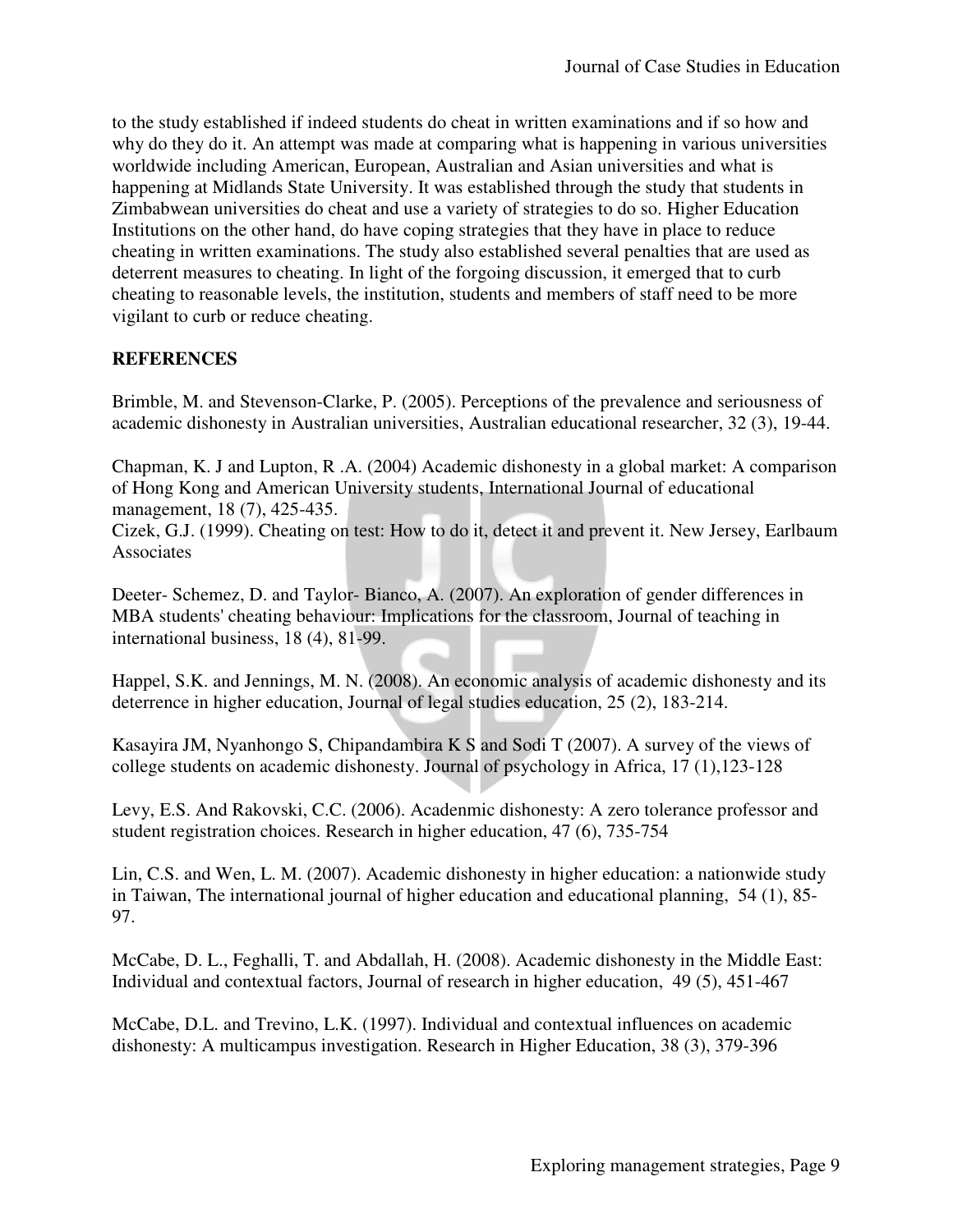Nazir, M .S. and Aslam, M .S. (2010). Academic dishonesty and perceptions of Pakistani students, International journal of Education, 24 (7), 655-688

Pino, N.W. and Smith, W.L. (2003). College students and academic dishonesty. College student journal, 1

Rettinger, D. And Jordan, A. E. (2005). Motivation and college cheating: a natural experiment. Journal of ethics and behaviour, 15 (2), 107-129

Sewel, J.P., Frith, K.H. and Colvin, M.M (2010) Merlot Journal of online learning and teaching, 6 (1),

Simkin, M.G and McLeod, A. ( ) Why do college students cheat? Journal of Business and Ethics

Teixeira, A.C. and Rocha, M.F. (2006). Academic cheating in Austria, Portugal, Romania and Spain, Journal of Research and International Education, 1 (3), 198-209 The Sunday Mail, 11-16 September 2010

Tibbets, S. G. (1999). Difference between men and women regarding the decision to commit test cheating. Journal of research in higher Education, 40 (3).

Trost, K. (2009). Psst, have you ever cheated? A study of academic dishonesty in Sweden. Journal of assessment and evaluation in higher education, 34 (4), 367-376

Williams, M.S. and Hosek, W.R. (2003). Strategies for reducing academic dishonesty, Journal of legal studies education, 21 (1), 88-107

Midlands State University. Examinations Office. Handout on Examinations Regulations

Midlands State University. Instructions for Invigilators and general examinations conduct

Midlands State University. Minutes of the Committee on examination handling procedures meeting. 28 September 2007

Midlands State University. Reports submitted by students caught cheating. June 2010 Examinations Session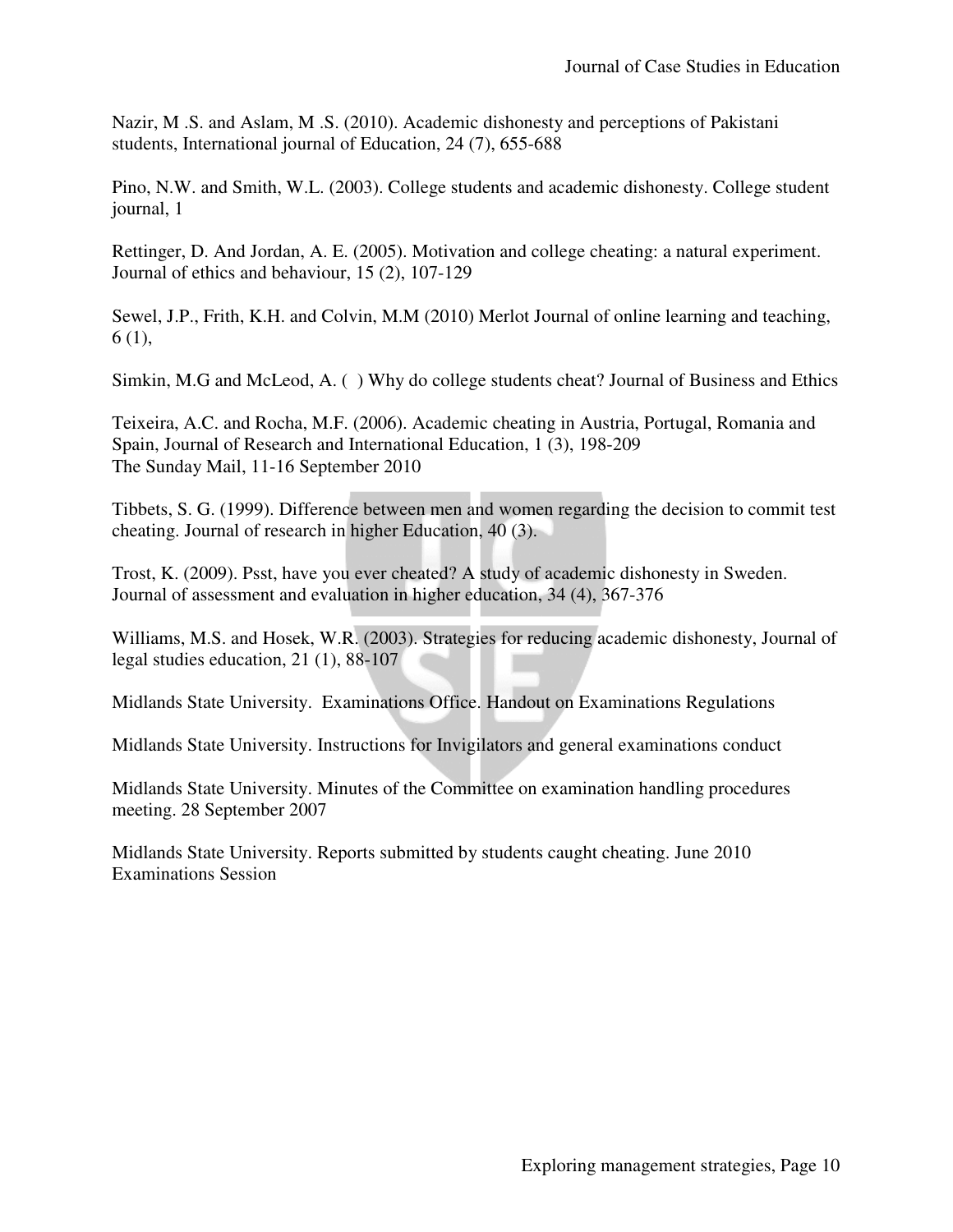# **Appendix 1**

| <b>NAME OF FACULTY</b> | (F) | $\%$     | <b>NAME OF FACULTY</b>          | Œ | $\%$     |
|------------------------|-----|----------|---------------------------------|---|----------|
| <b>ARTS</b>            | 4   | $12.5\%$ | LAW                             |   | 2.5%     |
| <b>COMMERCE</b>        | 13  | $27.5\%$ | <b>NRMA</b>                     |   | 2.5%     |
| <b>EDUCATION</b>       | 4   | 10%      | <b>SOCIAL SCIENCES</b>          |   | $17.5\%$ |
| LAW                    |     | $2.5\%$  | <b>SCIENCE &amp; TECHNOLOGY</b> |   | 22.5%    |

## **Table 1: Distribution of students in relation to their faculties**

Source: Survey

# **Appendix 2**

# **Table 2 Cheating strategies and frequencies**

| <b>Cheating strategy</b>          | $\bf F)$ | $\%$    | <b>Cheating Strategy</b>               | (F)          | $\%$    |
|-----------------------------------|----------|---------|----------------------------------------|--------------|---------|
| Use of C Ds                       | 67       | 95.7%   | Cell phone messages                    | $\mathbf{H}$ | 15.7%   |
| Writing on body parts             | 46       | 65.7%   | Writing on clothes                     |              | 11.4%   |
| Write on rulers                   | 13       | 18.6%   | Using sign language with friends       |              | 10%     |
| Impersonation                     | 19       | 27.1%   | Leaving notes in toilets               | 14           | 20%     |
| Copying someone's work            | 20       | 28.6%   | Exchange question papers with answers  | 13           | 18.6%   |
| Exchange booklets                 | 27       | 38.6%   | Notes on registration forms            |              | $4.2\%$ |
| Talking before examination begins | 5        | $7.1\%$ | Taking into exam venue already written |              | 2.8%    |
|                                   |          |         | scripts                                |              |         |
| Knowing examination before hand   |          | 12.9%   | Write notes on tissue paper            |              | 7.1%    |

# **Appendix 3**

# **Table 3 Factors influencing cheating**

| 0<br><b>Factor</b>                                          | o.<br>(F) | $\mathcal{O}_{\mathcal{O}}$ | Factor                          | (F)            | $\mathcal{O}_0$ |
|-------------------------------------------------------------|-----------|-----------------------------|---------------------------------|----------------|-----------------|
| Not prepared                                                | 63        | 90%                         | Pleasing parents                | 3              | $4.2\%$         |
| Crowded venues                                              | 57        | 81.4%                       | Panicking                       | $\overline{4}$ | 5.7%            |
| Fear of failing given high fees                             | 47        | 67.1%                       | Underestimate security in place | 5              | 7.1%            |
| Too many modules                                            | 41        | 58.6%                       | Lack of confidence              | $\overline{7}$ | $10\%$          |
| Want to pass and graduate/proceed                           | 38        | 54%                         | Lack of reading culture         | 8              | 11.4<br>$\%$    |
| Fear of repeating                                           | 35        | 50%                         | Not attending lectures          | 11             | 15.7<br>$\%$    |
| Want high grades                                            | 29        | 41.4%                       | Want high marks                 | 14             | 20%             |
| Relaxed invigilation                                        | 29        | 41.4%                       | No cheating penalties           | 15             | 21.4<br>$\%$    |
| Adventure and risk taking                                   | 21        | 30%                         | Laziness                        | 19             | 27.1<br>$\%$    |
| Education system that emphasise<br>results and not learning | 1         | 1.4%                        |                                 |                |                 |

Source: Questionnaires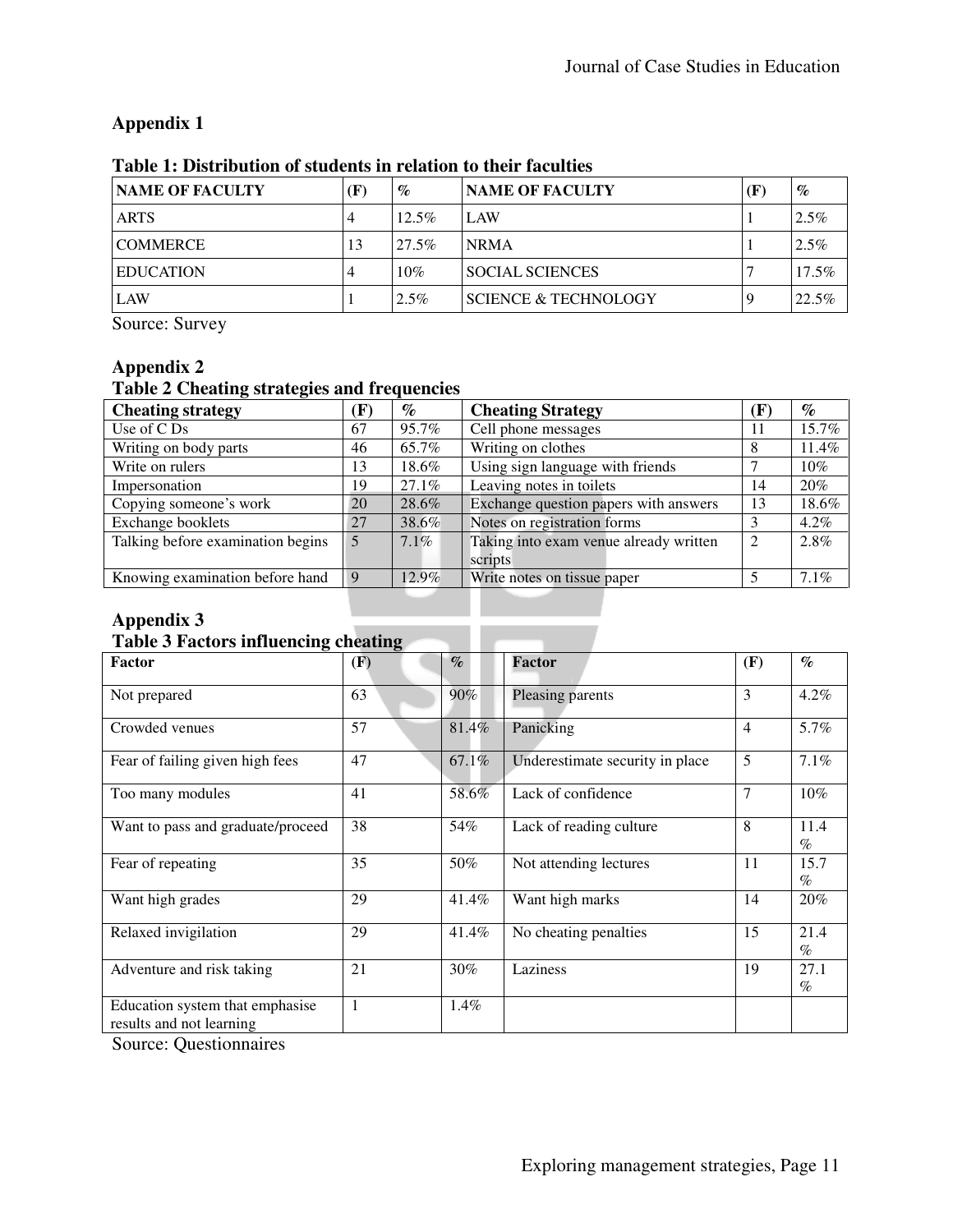# **Appendix 4**

| <b>Institutional measures in place</b>            | (F) | <b>Areas of improvement</b>              | (F)            |
|---------------------------------------------------|-----|------------------------------------------|----------------|
| <b>Instruction manuals</b>                        | 39  | Deploy more invigilators                 | 40             |
| Suspension                                        | 25  | Train staff                              | 34             |
| Vigilant invigilators                             | 20  | Motivate staff handling examinations     | 30             |
| Nullifying results                                | 13  | Talk to students about cheating          | 19             |
| Cheating penalties                                | 11  | Compulsory lecture attendance            | 17             |
| Verifying IDs on entry into venues                |     | Use of CCTV                              | 15             |
| Adequate sitting space                            |     | Cut off dates for student registration   | 14             |
| Leaving reading material outside venue            |     | Tighten penalties                        | 13             |
| Advice at orientation                             | 5   | More Vigilant invigilators               | 12             |
| Students escorted to the toilet                   | 3   | Publicise offender and penalty           |                |
| Observe strictness when preparing question papers | 2   | Give students enough time to read        | 3              |
| Automated sitting positions                       | 2   | Reduce student-invigilator ratio         | $\overline{c}$ |
| Switching of phones                               |     | Incorporate academic ethics into syllabi |                |

## **Table 4 Measures to reduce cheating**

Source: Questionnaire responses